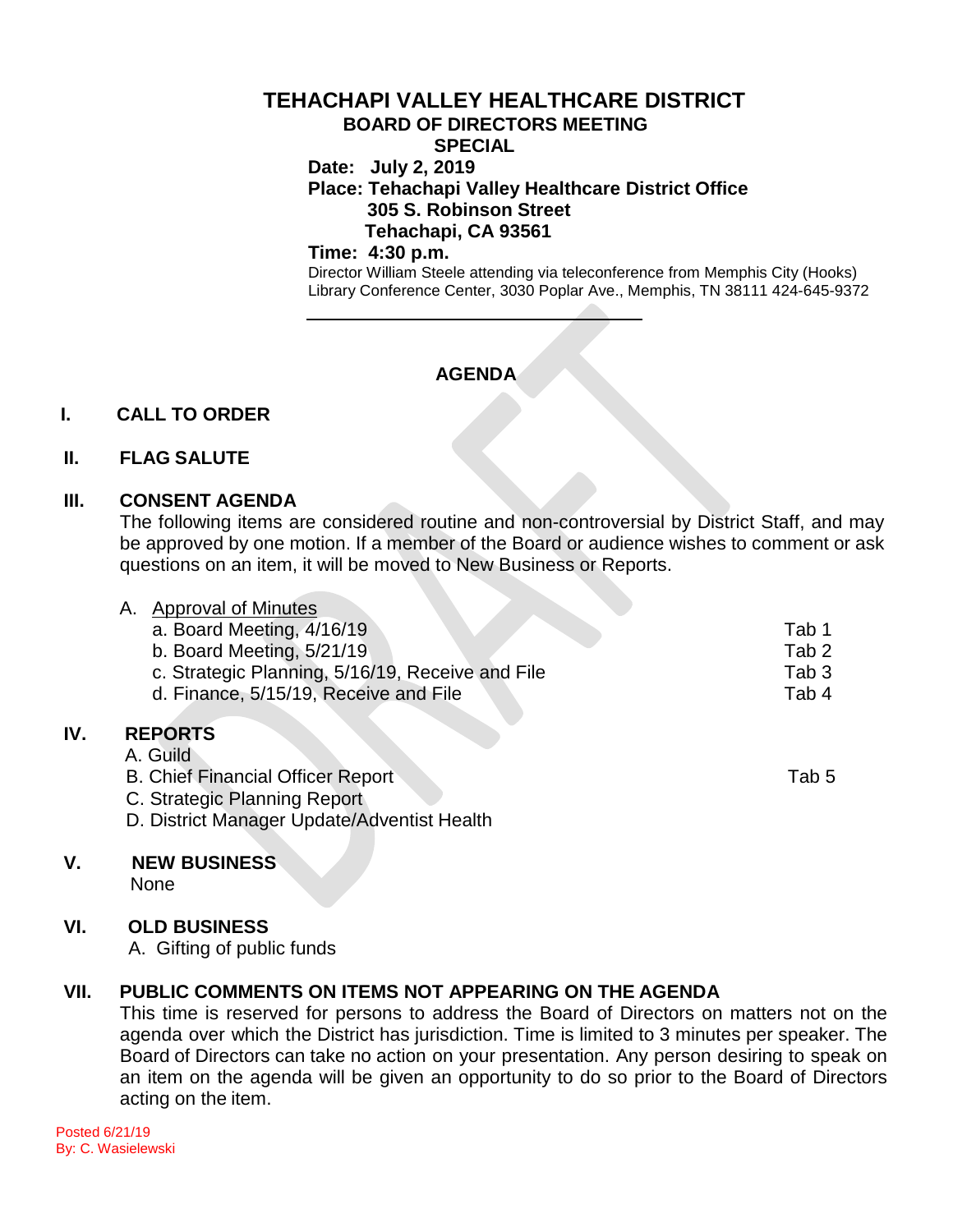### **VIII. BOARD COMMENTS ON ITEMS NOT APPEARING ON THE AGENDA**

### **IX. CLOSED SESSION**

A. Real Property Negotiations: 115 West E. Street, Tehachapi, CA TVHD, Adventist Health Term of Lease

### **X. CLOSED SESSION REPORT**

#### **XI. ADJOURNMENT**

### **NOTICE TO THE PUBLIC**

#### **PUBLIC COMMENT PERIOD FOR REGULAR MEETINGS**

Members of the public may comment on any item on the agenda before the Board takes action on it. The public may also comment on items of interest to the public that is within the subject matter jurisdiction of the Board; provided, however, the Board may not take action on any item not appearing on the agenda unless the action is otherwise authorized by law. Any person addressing the Board will be limited to a maximum of three (3) minutes so that all interested parties have an opportunity to speak.

#### **COPIES OF PUBLIC RECORDS**

All writings, materials, and information provided to the Board for their consideration relating to any open session agenda item of the meeting are available for public inspection and copying during regular business hours at the Administration Office of the District at 305 S. Robinson St., Tehachapi, California.

#### **COMPLIANCE WITH ADA**

This agenda shall be made available upon request in alternative formats to persons with a disability, as required by the Americans with Disabilities Act of 1990 (42 U.S.C. § 12132) and the Ralph M. Brown Act (Cal. Gov't Cod. § 54954.2). Persons requesting a disability related modification or accommodation in order to participate in the meeting, should contact the Executive Office during regular business hours by phone at 661-750-4848, or in person at the District's Administrative Office at 305 S. Robinson St., Tehachapi, California.